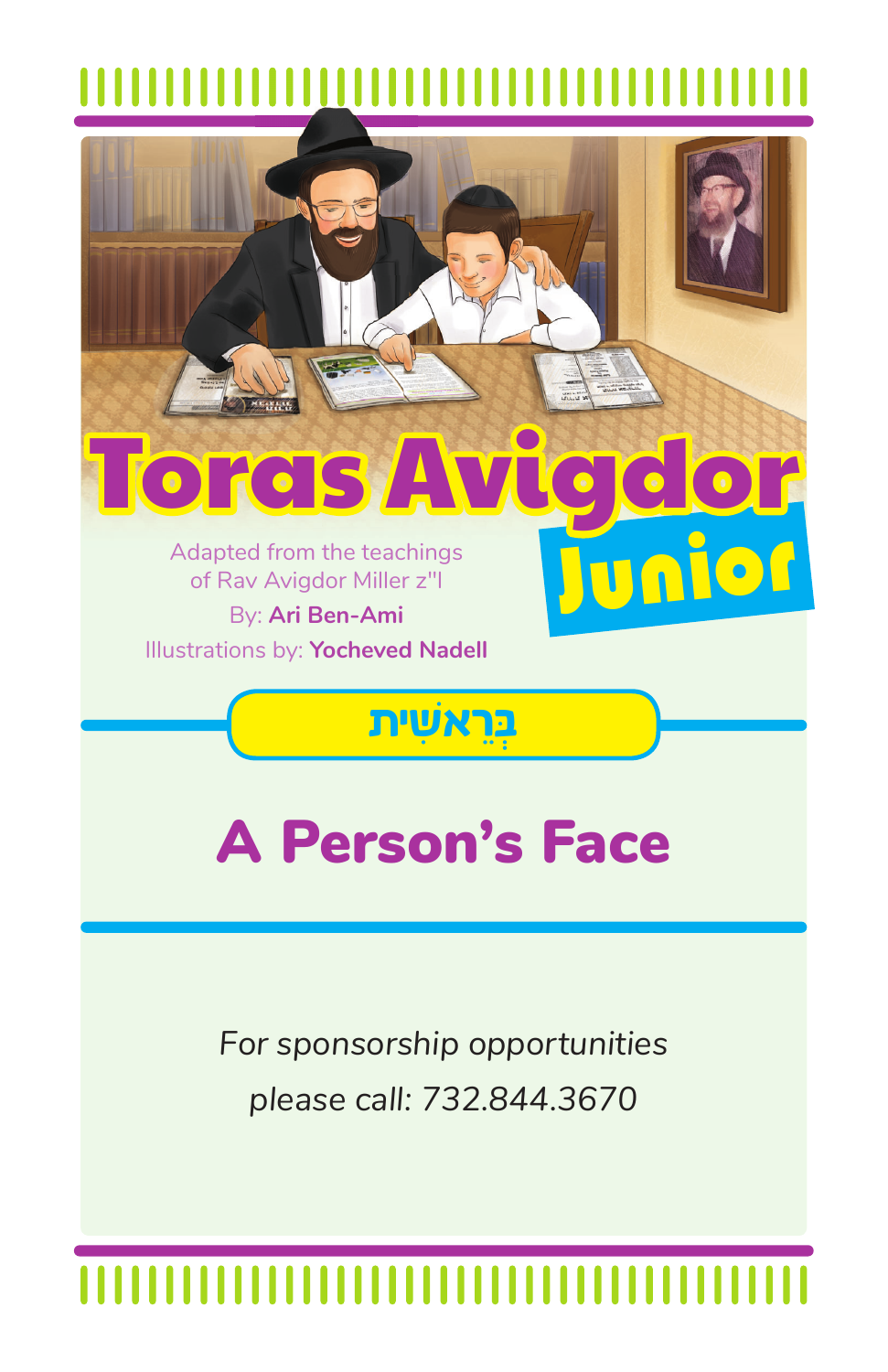# Parshas Bereishis **A Person's Face**

"Woh-ahhh-ow!" yelled Dovid as he went flying through the hallway after slipping in the puddle that the school janitor had left in the hallway. Dovid landed on his back with a big thud on and lay there for a few seconds wondering why he had never noticed that the ceiling was painted light beige. But he recovered quickly enough to run over to Elazar and Yehuda who had seen everything.

"How can the janitor be such a shlemazel and wet the floor without warning us?!" Dovid said to his friends. "And he knows that we're coming up from lunch now! Why didn't he put down the caution sign?! He's a waste of the school's money!"

Even though Dovid was only whispering, Pinny the Janitor knew exactly what he was saying and the blood drained from his face in embarrassment. He wanted to apologize but Rabbi Hertzberg, the elementary school principal, had already grabbed Dovid by the hand, pulled him into the office and asked if he was OK.

"Yeah," said Dovid. "Just very wet, I guess. Boruch Hashem for that. I could have broken my back because of that janitor!"

"Actually Dovid, that's why I called you in here to speak with you in private. I'm sorry it had to happen this way, but I think that your slipping in the 'janitor's water' is a good opportunity for you to learn a lesson. And that is that that man outside mopping the floors is not just a janitor. He's a person! His name is Pinny Ben-Ami.

"That's what you wanted to tell me?" said Dovid. "That he's a person? Aren't all janitors people?"

"Exactly!" said Rabbi Hertzberg. "That's exactly what I wanted to speak to you about – what it means to be 'a person'."

Rabbi Hertzberg opened the chumash Bereishis that was on his desk and looked at Dovid. "I'm going to read to you an interesting possuk in this week's parsha and then we'll figure out together what it's teaching us. Listen to these words carefully: 'And Hashem made Adam in His image.' Hashem is telling us here that when He created man, He didn't just choose to make him like He made the elephants and the kangaroos and the caterpillars. He made Adam look like Him!"

## 2 | Toras Avigdor Junior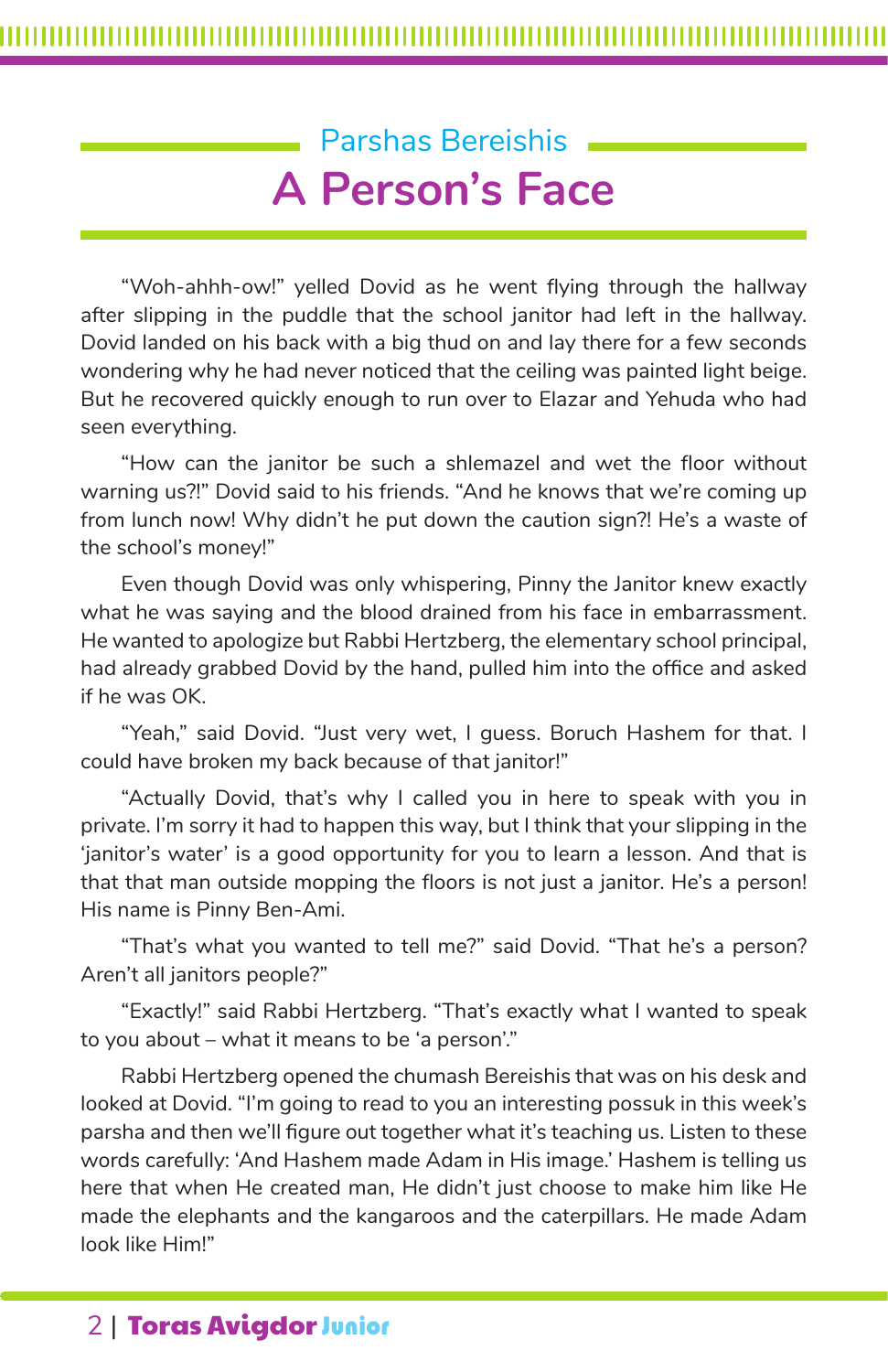"But Rabbi Hertzberg, that's impossible! Nobody knows what Hashem looks like. I'm sure He doesn't look like me. I have big ears and freckles. And He probably doesn't even look like you, even though you have a beard and everything."

"Exactly!" said Rabbi Hertzberg. "That's why the mefarshim spent a lot of time trying to understand what this possuk is talking about. Because it's not letting us know that Hashem has a nose and lips and ears – that's for sure! So what does it mean that we are all made in His image?"

"I'm not sure," said Dovid. "Maybe it's one of those secret things like kabalah; the mysterious stuff that most people are not able to understand."

"That's true, Dovid," said Rabbi Hertzberg. "I'm sure it also has some very deep meaning that only special tzadikim understand, but my rebbi, Rav Avigdor Miller zatzal, taught us that every possuk in the Torah is meant to be understood by everyone even on a simple level. And he said that some of the most important secrets for how to see things in this world the way Hashem wants us to see them are in the simple pshat of the pesukim.

"So what is the simple secret of this possuk?" asked Dovid. "Am I allowed to know?"